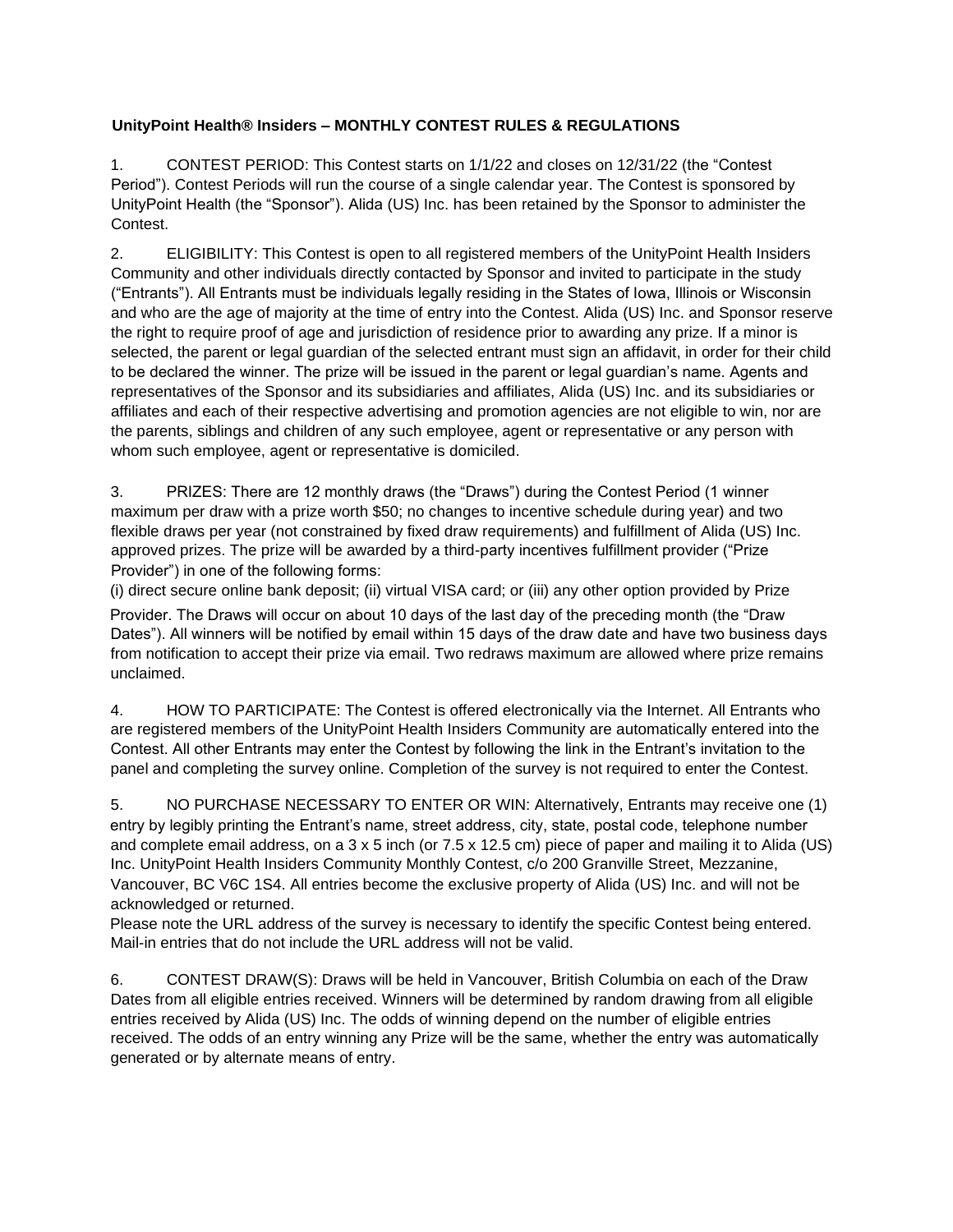7. PRIZE AWARDING: Prizes will be awarded only on verification by Alida (US) Inc. that all contest requirements have been met by the winners. Each Prize must be accepted as awarded and no substitution, transfer, conversion or assignment of Prizes will be allowed, unless at the discretion of the Sponsor, which may substitute a Prize of comparable or greater value. No correspondence will be entered into except with selected Entrants at the email address listed on the Alida (US) Inc. systems, or on the mail-in entries. Alida (US) Inc. will notify the winner by email within fifteen (15) days of the Draw Date. The Winner will have two (2) business days from notification to accept the Prize by email. If a selected Entrant cannot be contacted within the allotted time Alida (US) Inc. reserves the right to void that entry and select another eligible Entrant for that Prize.

8. CONTEST GENERAL RULES: By entering the Contest, Entrants agree to abide by these Contest Rules and Regulations and the decisions of Alida (US) Inc., which are final.

9. WINNERS LIST: To obtain a copy of the winner list or a copy of the Contest Rules and Regulations, send your request to: UnityPoint Health Marketing and Communications at 1776 West Lakes Parkway Suite 400, West Des Moines, IA 50266. Requests must be received no later than 12/31/21 and must enclose a self-addressed stamped envelope.

10. DISQUALIFICATION: Neither the Sponsor or Alida (US) Inc. are responsible for lost, interrupted or unavailable network server or other connections, miscommunications, failed telephone or computer or telephone transmissions or technical failure, jumbled, scrambled or misdirected transmissions, or other error of any kind whether human, mechanical or electronic. Persons found tampering with or abusing any aspect of this Contest or the operation of the panel website or any other Alida (US) Inc. hosted website, as determined by Alida (US) Inc., in its sole discretion, will be disqualified. If disqualified for any of the above abuses, Alida (US) Inc. reserves the right to terminate the Entrant's eligibility to participate. In the event any portion of this Contest is compromised by virus, bugs, non-authorized human intervention or other causes beyond the control of Alida (US) Inc., which in the sole opinion of Alida (US) Inc., corrupts or impairs the administration, security, fairness or proper entry into the contest, Alida (US) Inc. reserves the right, in its sole discretion, to suspend or terminate the Contest and to award Prize(s) to individual(s) selected at random from the pool of Entrants received up to the point of termination. In no event will more Prizes be awarded than those listed in the Contest Rules and Regulations.

11. TAX INFORMATION: Liability for any applicable taxes imposed by any government, if any, on any Prize won is the sole responsibility of the winner of such Prize.

12. APPLICABLE LAWS: This Contest is subject to all applicable state, federal and municipal laws. Void where prohibited or restricted by law.

13. PRIZE DISCLAIMER: Alida (US) Inc. shall not be responsible or liable to Entrants for any losses, damages or costs incurred as a result of Entrants entering the Contest or use of a Prize won in connection with this Contest or the failure by the Sponsor to deliver the Prize to the winner in accordance with the Contest Rules and Regulations. By participating in the Contest, each Entrant agrees to release and hold harmless the Sponsor, its employees, officers, directors, shareholders, agents, representatives of the Sponsor, its parent company, affiliates, subsidiaries, advertising, promotion, and fulfillment agencies, successors or assigns and Alida (US) Inc. and its employees, officers, directors, shareholders, agents, representatives of Alida (US) Inc., its parent company, affiliates, subsidiaries, advertising, promotion, and fulfillment agencies, successors or assigns from any and all losses, damages, rights, claims and actions of any kind in connection with the Contest or resulting from acceptance, possession, or use of any prize, including without limitation, personal injury, death, and property damage, and claims based on publicity rights, defamation, or invasion of privacy. Any Prize awarded will be delivered by the